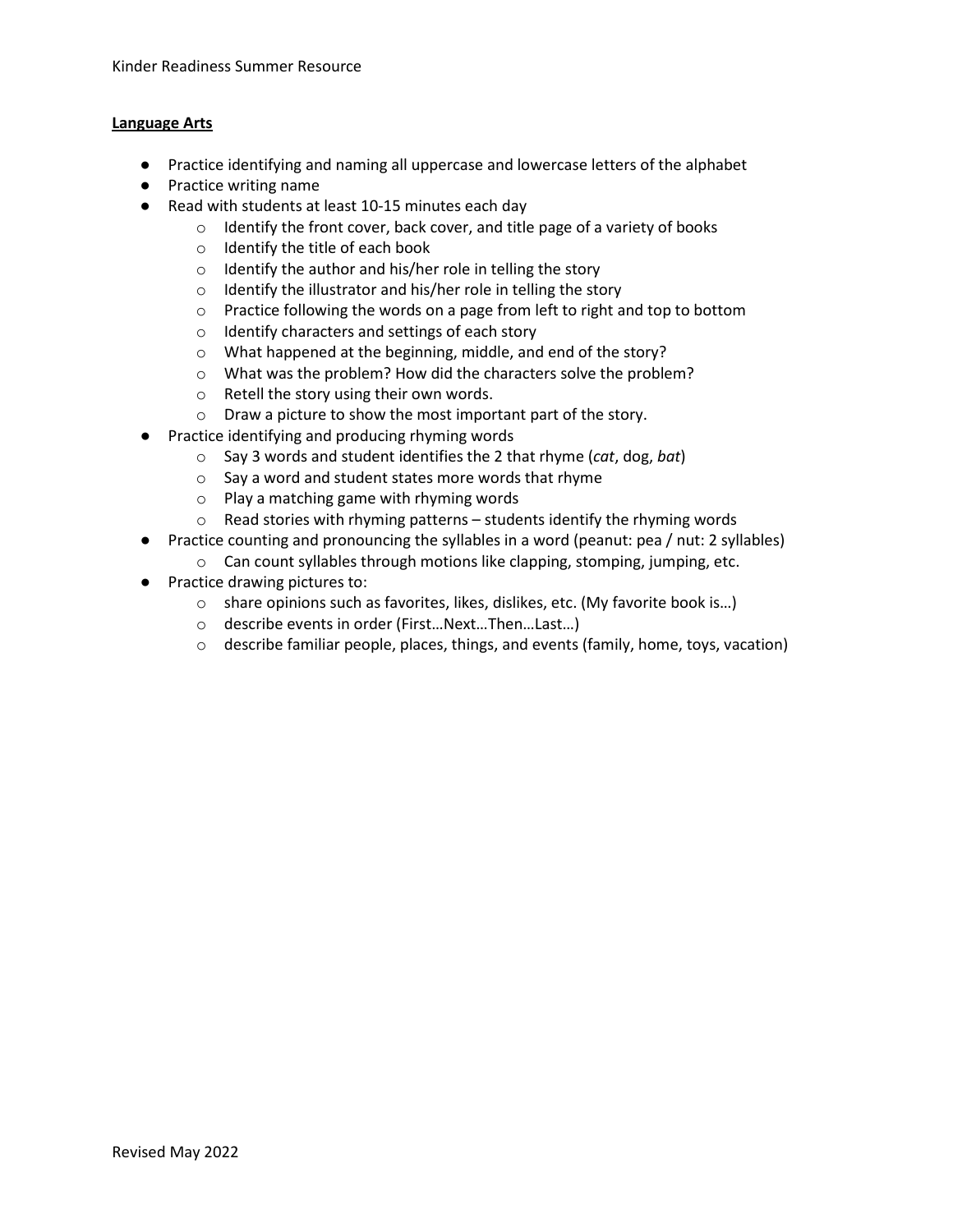#### **Math**

- Practice identifying numbers 1-10
	- o On billboards as you're driving, in the grocery store, around the house, etc.
- Practice writing numbers 1-10
	- $\circ$  Tracing, writing in sand, creating with playdough, writing with pencil/crayon/marker etc.
- Represent numbers 1-10
	- $\circ$  Draw small pictures, place stickers, take a picture of that many objects, etc.
- Practice counting
	- o Oral counting by 1s and 10s
	- $\circ$  Counting objects with 1-to-1 correspondence to determine how many are in a group
- Compare objects in groups
	- o Which group has more? Which group has less?
- Practice solving simple addition and subtraction number stories within 5
	- o Using small objects, fingers, drawings, acting it out, etc.
- Practicing breaking numbers less than or equal to 10 into pairs in more than one way
	- o Using small objects, fingers, drawings, etc.
	- $\circ$  For example: 10 can be broken down into  $-$  2+8, 3+7, 9+1
- Practice finding what number is needed to make 10 when given a number between 1 and 9
	- o Using small objects, fingers, drawings, etc.
	- o For example: if given 4, 6 more are needed to make a group of 10
- Describe and compare objects
	- o short/shorter/shortest, long/longer/longest, heavy/heavier/heaviest etc.
- Sort objects into different groups using various categories
	- o Use buttons, small toys, plastic bottle caps, Legos, blocks, etc.
	- o Sort by color, shape, size, etc.
- Describe objects based on their position
	- o in front of, behind, above, next to, below, beside
- Identify/name shapes found around them
	- o at home, in nature, at the store, etc.
- Sort shapes: 2-dimensional or 3-dimensional
- Describe shapes
	- o How many sides? How many corners? Are all the sides the same length?
- Build/make/draw shapes
	- o Using playdough, sticks, Legos, paint, shaving cream, etc.
- Use small shapes to make larger shapes
	- o Use triangles to make a diamond, use shapes to form a house, etc.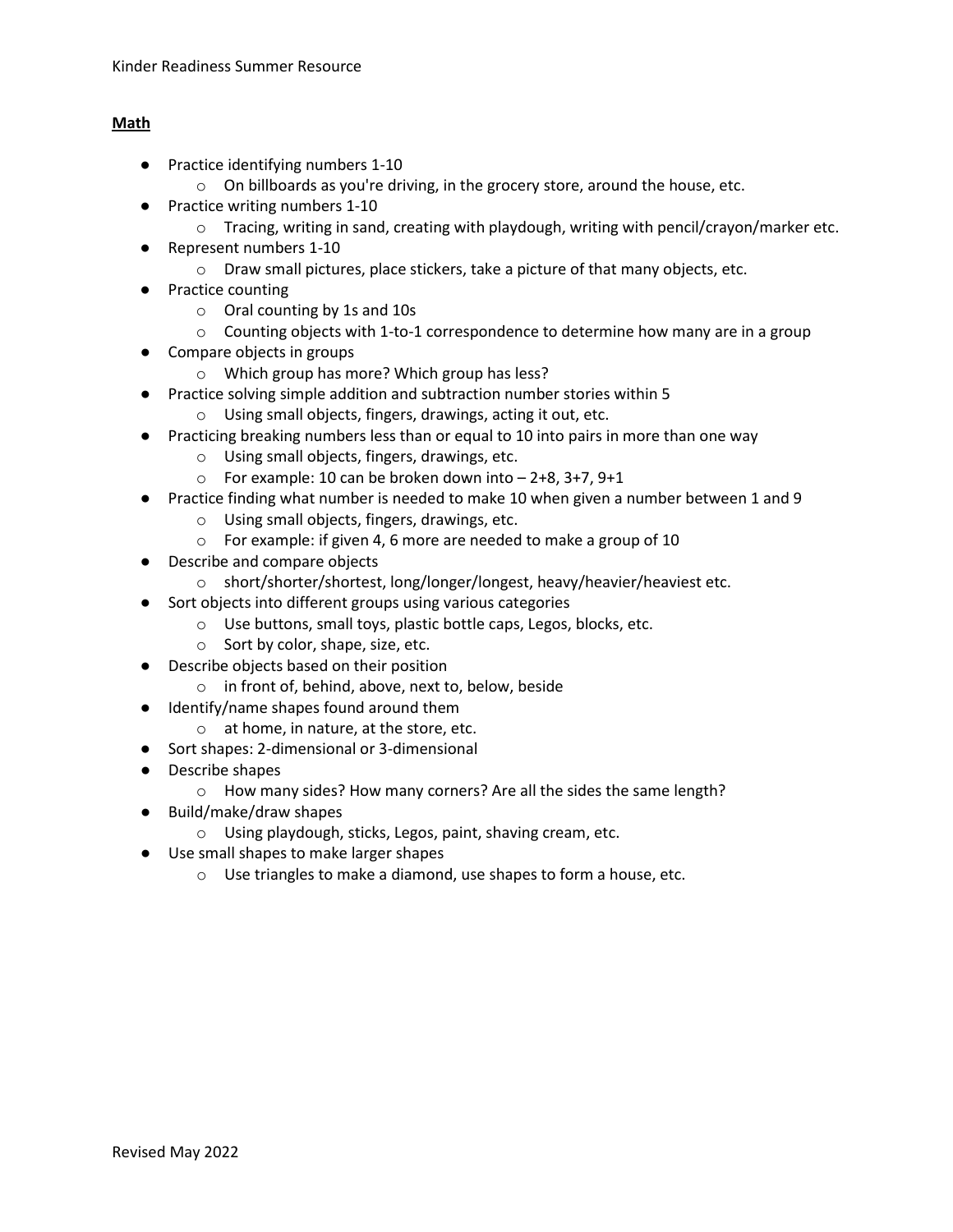#### **Fine Motor Skills**

- Tracing and writing letters
	- o in sand, in shaving cream, with paint, etc.
- Tracing and writing numbers
	- o in sand, in shaving cream, with paint, etc.
- Writing their name
- Ripping paper
- Cutting lines on a page
	- o straight lines, curves, lines that go all the way across, lines that stop in the middle
- Cutting out shapes or pictures
- Using playdough to form a variety of objects
- Cutting through playdough
- Using tweezers or clothespins to pick up small objects

#### **Autonomy & Independence**

- Practice independent hygiene routines
	- o Bathing
	- o Brushing teeth
	- o Washing face
	- o Combing hair
	- o Bathroom habits
- Practice dressing themselves including buttoning, zipping, buckling, etc.
- Complete age appropriate chores/tasks around the house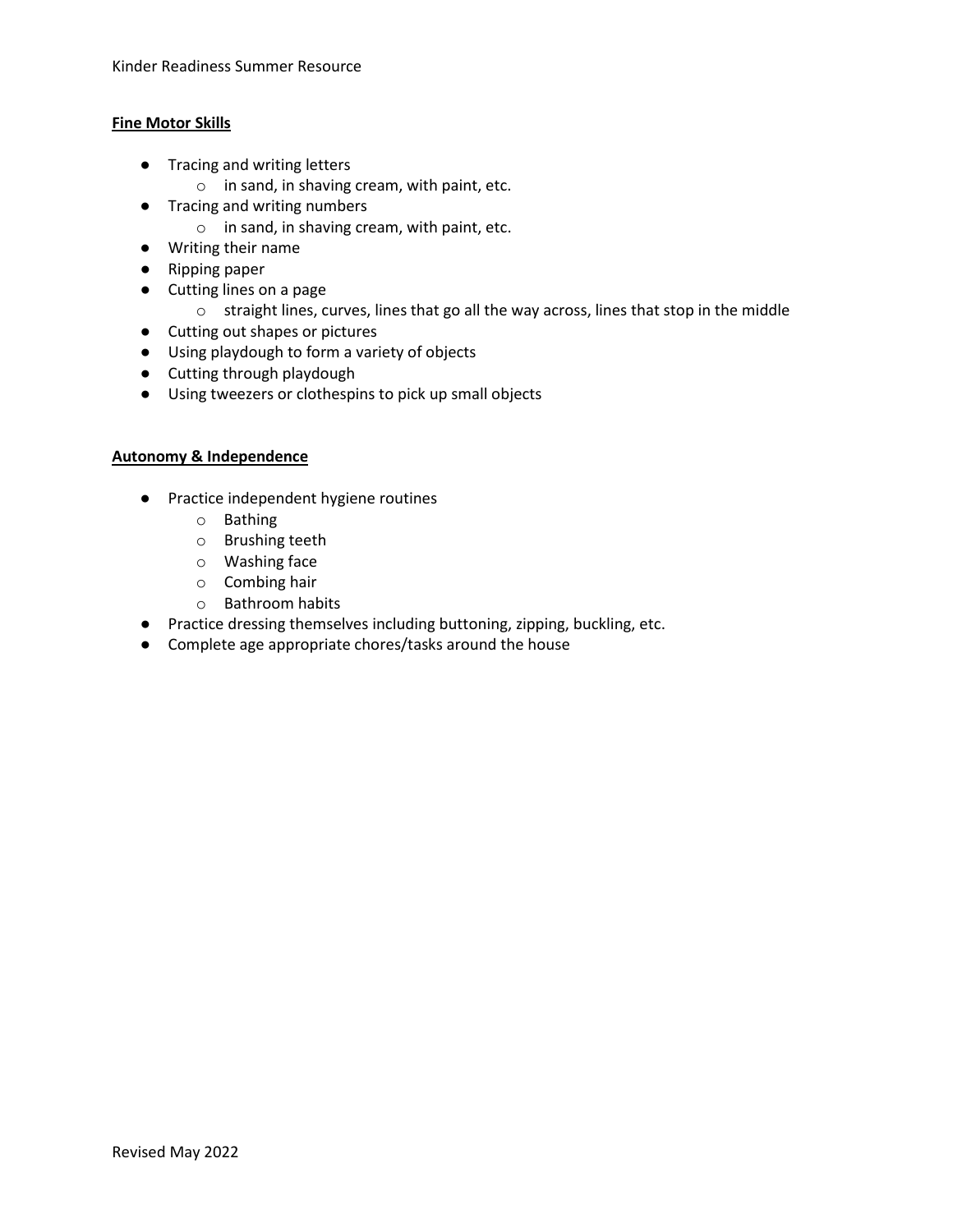# Kindergarten Readiness Checklist

# Social skills

- Uses words to solve problems or conflicts
- Uses words like please, thank you and excuse me
- Adjusts to new situations
- Attempts new tasks knowing it's okay to make mistakes
- Shows pride in accomplishments
- Follows a simple direction
- Stays with an activity to completion
- Asks for help
- Interacts appropriately with adults and peers
- Respects the rights, property and feelings of others
- Works cooperatively (listens to others, shares and takes turns)
- Demonstrates increasing self- control
- Participates in clean-up activities
- Takes responsibility for own belongings (lunch, coat, etc.)
- Is able to dress self
- Adheres to a routine and schedule for personal hygiene, eating meals and going to bed
- Uses good hygiene habits and table manners
- Uses appropriate bathroom skills
- Follows simple safety rules
- Offers to help peers and family
- Tries to regulate emotions properly and articulates feelings in words

## Motor Skills

- Puts puzzles together
- Cuts with scissors
- Holds and uses crayons, markers, pens and pencils correctly
- Builds using blocks
- Tries to tie own shoes
- Bounces, kicks, throws and catches a ball
- Rides a tricycle
- Enjoys outdoor activities, like running, jumping and climbing

## Reasoning & Concept Development

- Matches or groups objects according to size, shape or color
- Groups objects that are the same
- Understands concepts of in out, underl over, on off, front back, etc.
- Shows an understanding of the passing of time, including concepts of before and after, and today, yesterday and tomorrow
- Experiments enthusiastically with new games and toys, sometimes in a tria anderror manner
- Describes how objects are the same or different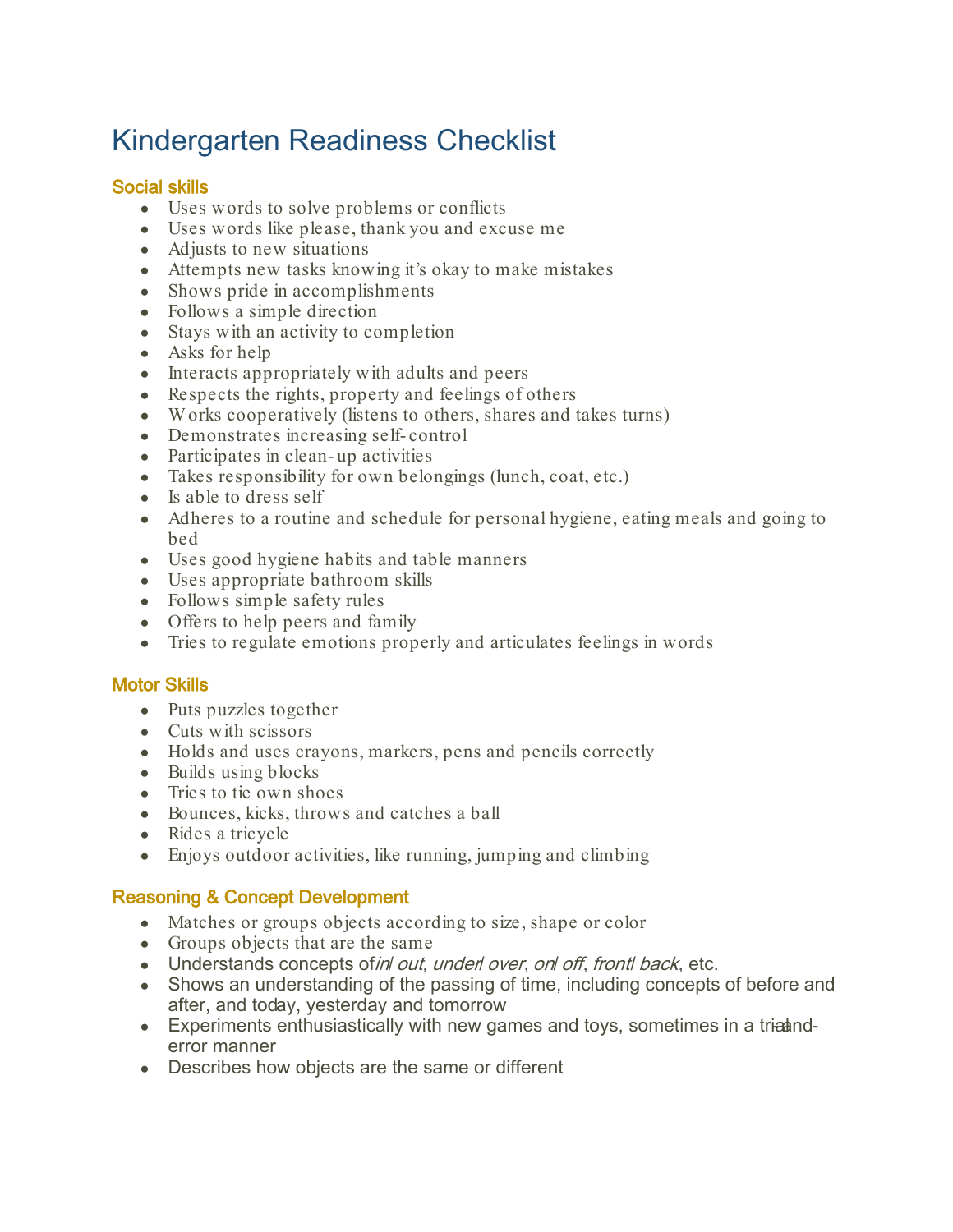# Language Skills

- Talks in sentences
- Follows one- and two-step oral directions
- Uses sentences that include two or more ideas
- Uses descriptive language
- Knows by heart and recites some common nursery rhymes and songs
- Pretends, creates and makes up songs or stories
- Tells or retells stories and/or everyday experiences
- Asks questions and expresses curiosity
- Expresses ideas so that others can understand

## Reading Skills

- Looks at books or pictures on their own
- Pretends to read books by reading the pictures
- Tries to read in everyday situations (signs, labels, etc.)
- Recognizes rhyming words
- Blends sounds into words
- Recognizes some common words in print
- Recognizes many uppercase and lowercase letters
- Recognizes some letter sounds
- Describes characters' actions and feelings in a story
- Relates stories to personal experiences
- Puts events of a story in order

## Writing Skills

- Tries to write, scribble or draw
- Asks you to write words or notes to others
- Attempts to write own name and recognizes own name in print

## Mathematics Concepts

- Compares the size of groups of objects using langua of such as "more," "less" and "same as"
- Arranges objects in size order (big to small, or small to big)
- Uses comparison words, like "bigger," "smaller," "heavier," etc.
- Understands concepts of none, some and all and more than and less than
- Identifies and draws a square, circle and triangle
- Correctly counts four to ten objects
- Knows that the final number counted represents the total number of objects in a set
- $\bullet$  Recognizes some numbers, 410
- Can distinguish numbers from letters, and understand that numbers relate to quantity
- Understands the effects of addition and subtraction

## **Science**

• Shows interest and asks questions about objects and events observed in their environment